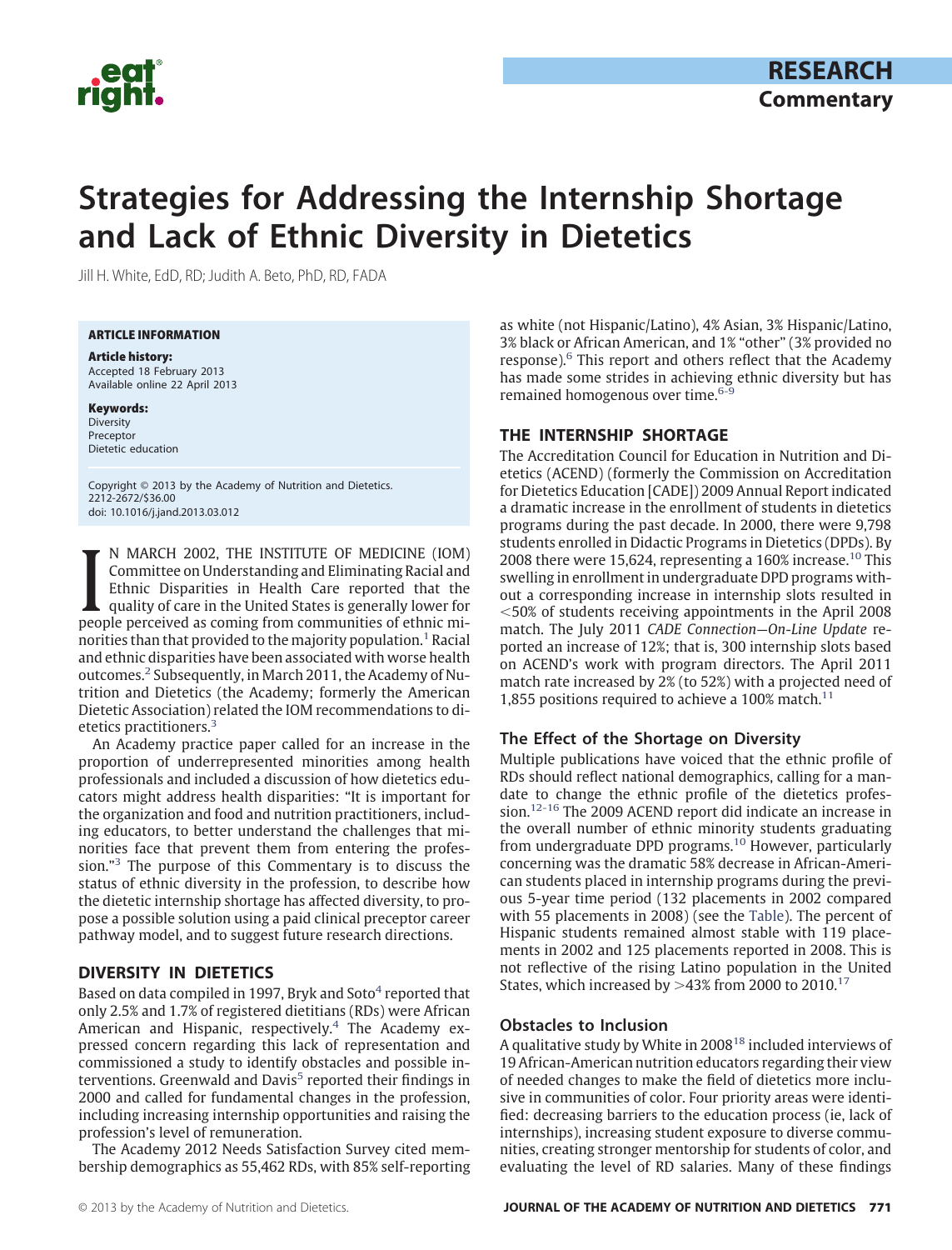| Self-reported ethnic<br>group | <b>DPD Graduates</b> |                   |          | DI Placement |                   |          | 2008 loss between DPD |
|-------------------------------|----------------------|-------------------|----------|--------------|-------------------|----------|-----------------------|
|                               | 2002                 | 2008 <sup>b</sup> | % change | 2002         | 2008 <sup>b</sup> | % change | and DI pathway        |
| <b>Black</b>                  | 737                  | 971               | $+32$    | 132          | 55                | $-58$    | $-916$                |
| Hispanic                      | 739                  | 1,284             | $+74$    | 116          | 125               | $+8$     | $-1,159$              |
| Asian                         | 649                  | 1,295             | $+100$   | 144          | 165               | $+15$    | $-1,120$              |
| American Indian               | 63                   | 99                | $+57$    | 9            | 11                | $+22$    | $-88$                 |
| All minority                  | 2,188                | 3,649             | $+67$    | 401          | 356               | $-11$    | $-3.293$              |
| Nonminority                   | 1,206                | 1,347             | $+12$    | 2,029        | 2,264             | $+12$    | $+917$                |
| Total                         | 3,394                | 4,996             | $+47$    | 2,430        | 2,620             | $+8$     | $-2,376$              |

<span id="page-1-0"></span>**Table.** Changes in didactic program in dietetics (DPD) graduates compared with dietetic internship (DI) placement between 2002 and 2008, by ethnic group<sup>a</sup>

a Data obtained from reference 10.

<sup>b</sup>Students enrolled in DI may be backlog applicants from prior years; no data were provided (ie, grade point average or work experience) on students regardless of ethnic or matching status.

aligned with a Greenwald and Davis study<sup>[5](#page-3-4)</sup> done 10 years earlier as well as subsequent published research.<sup>7,8,19</sup>

Greenwald and Davis $5$  also surveyed 20 RD and dietetic technician, registered (DTR) education program directors as to why they thought students from nonwhite communities were underrepresented in dietetics. The directors identified low salary, difficulty in obtaining internships, and cost of training when asked what factors discouraged diversity in the field. There has been a call for organizations to provide strong mentoring relationships and more internship experiences for students[.5,6,20,21](#page-3-4)

# **STANDARDS OF CULTURAL COMPETENCY**

Research has implied that culturally matching practitioners and clients in the health professions demonstrates an increased content knowledge with improved participation and completion of programs.<sup>22-29</sup> In 2009, Stein<sup>30</sup> discussed the need for dietetics educators to prepare students for the cultural competency standards being developed by the Joint Commission. The standards are intended to "increase national attention to cultural competence, highlight its intersection with patient-centered care, and improve the safety and quality of care for all patients." This is consistent with the cultural competency standards that are included in ACEND standards<sup>31,32</sup> and is reflected in the Academy's stated mission on diversity:

*The Academy of Nutrition and Dietetics mission and vision are most effectively realized through a diverse membership. As in all health professions, diversity is necessary for access to and the quality of services for the public. The Academy values and respects the diverse viewpoints and individual differences of all people[.33](#page-3-15)*

### **EXPLORING THE PRECEPTOR MODEL**

The shortage in internship slots has been related to the lack of available preceptors. $34,35$  A number of calls have gone out from the Academy over the years to highlight the benefits to RDs of acting as preceptors.<sup>[36-39](#page-3-17)</sup> At the 2010 Food & Nutrition Conference & Expo, the Academy introduced a campaign to

recruit preceptors and coordinate them with programs in need.<sup>40</sup>

Beginning in 2000, Witte $41$  noted a decline in the number of RDs available to serve as preceptors due to lack of time, compensation, and administrative support. The economic environment in health care has led to increasing demands on fewer hospital-based RDs who deal with increased patient acuity and decreased hospital stays.[42](#page-3-20) The trend in health care professionals' employment evaluations includes time-based productivity, with administrators less willing to allow time for education of student interns. $43$  There are also increasing barriers to student presence in clinical settings, including hospital orientation requirements, background and drug testing, demonstration of Health Insurance Portability and Accountability Act compliance, and limitations to electronic medical record access[.44](#page-3-22) At the same time, there are more demands on preceptors to evaluate and document that students have met ACEND competency requirements.

A few studies have attempted to identify the professional skills and roles required for successful preceptors.<sup>45,46</sup> It is generally agreed that a good clinician is not always a skilled preceptor. Precepting seems to fall somewhere between teaching and mentoring. It requires adult education teaching techniques; critical thinking modeling; and, most importantly, in-terpersonal skills in addition to clinical competency.<sup>[47,48](#page-4-0)</sup> When asked which factors contributed to their success, RD and DTR credentialed practitioners from minority communi-ties interviewed by Greenwald and Davis<sup>[5](#page-3-4)</sup> identified good faculty/preceptors along with their own personal perseverance as the most important components.

#### **Clinical Preceptors as a Career Pathway**

One-on-one precepting has traditionally been the model practiced in dietetics. The decreasing number of internship slots available calls for exploration of new models. As the demand for outcome-oriented, evidence-based practice expands, expectations of preceptors grow. There is a need to explore the professionalization of precepting as a career pathway[.49](#page-4-1) The Academy's final recommendations of the Phase 2 Future Practice and Education Task Force included a description of a future advanced-practice RD in higher education.<sup>44</sup>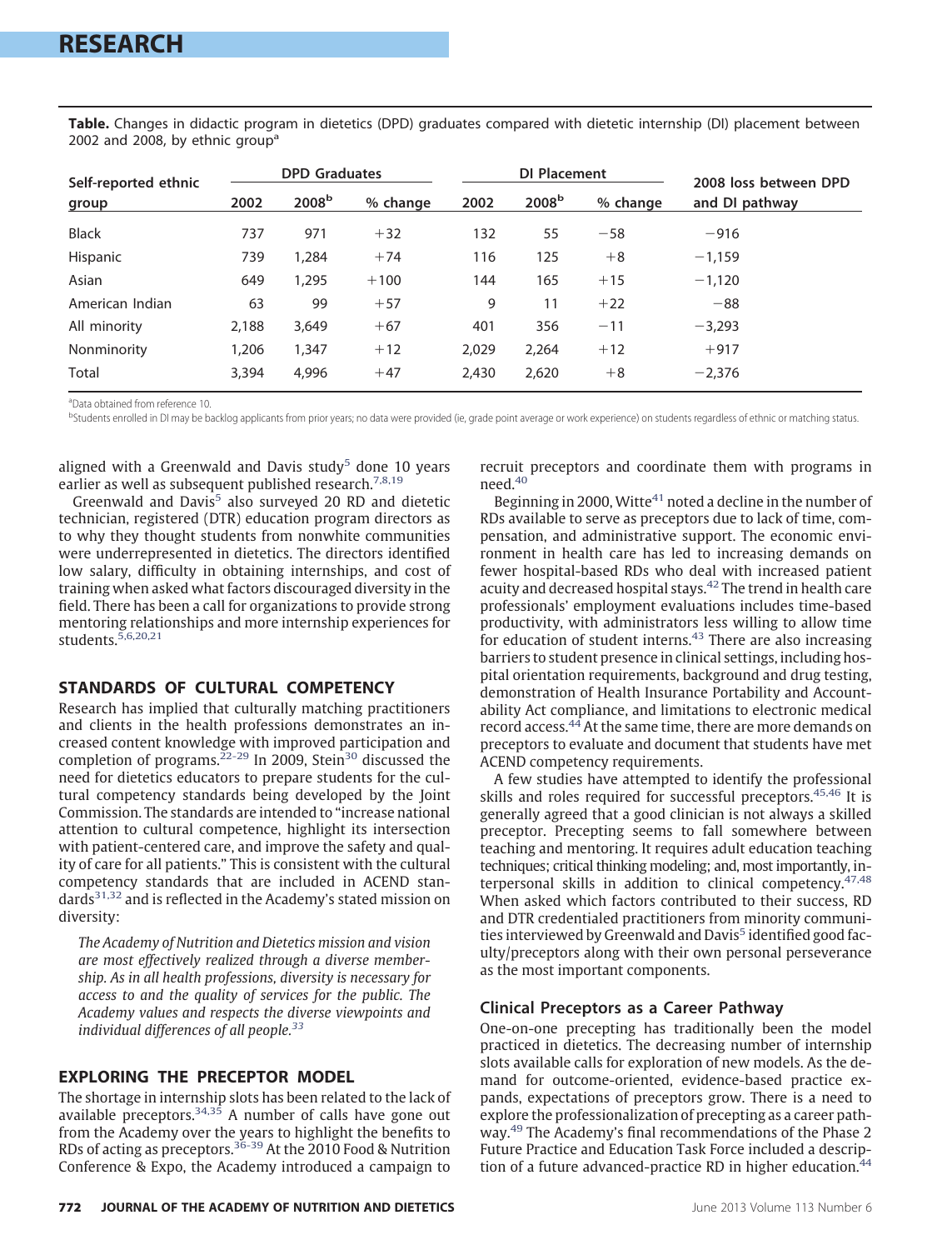There are only a few recent studies defining the roles and skill set required of preceptors, but there is recognition that preceptors are key factors to the level of competence of new health professional graduates.<sup>[43,45,46](#page-3-21)</sup> Creation of a clinical preceptor career pathway may address these issues. This could contribute to expanding the dietetics profession by creating new positions and increasing our visibility. It would also help to standardize internship curricula.

# **A Paid Group Clinical Preceptor Model Based on Nursing Education**

Dominican University in River Forest, IL, has created a paid group clinical preceptor model based on nursing education<sup>49-51</sup> within our two coordinated dietetics education programs accredited by ACEND. The model was first applied in 2008 within our coordinated master's in business administration program. Group clinical preceptors, hired by the university, supervise students in hospital settings. The program budget is generated from a 50 –50 split of tuition revenues (approximately \$700 per credit hour; 24 credit hours are required for 1,200 hours of supervised practice). This allows for a larger number of students, typically six to eight, being present at one site. Typically nursing has used an 8:1 ratio of stu-dents to nursing instructors at sites.<sup>[52](#page-4-2)</sup> In addition, this model integrates academic curriculum and clinical competencies, which had been previously cited as a problem by health care preceptors[.37,46,50,53](#page-3-24)

The group clinical preceptors take responsibility for day-today logistics, including orientation, scheduling, and case study supervision. In conjunction with site RD staff, the preceptors coordinate patient assignments and electronic record documentation. Although it took an initial investment from hospital and nutrition department administrations to orient the clinical preceptors, dietetic interns are now in a position to support understaffed site departments. Under preceptor supervision, interns provide nutrition education to less critical patients, perform supervised screening, assess drug–nutrient interactions, and deliver public and staff nutrition education programs. Advanced interns provide selected staff relief, implement quality assurance projects for department administrators, design continuing education programs, and teach in-service updates for staff. The paid group clinical preceptor model was expanded to our new coordinated undergraduate program, which started in September 2011.

Providing our own clinical preceptors provides the ability to hire RD and support staff from ethnically diverse backgrounds. The preceptors also serve as mentors, which expands the cultural exposure of interns. Our nutrition sciences program currently contracts with the City of Chicago to provide nutrition education to Head Start children, parents, and staff. This grant opportunity provides a rich source of diverse community settings for our interns. Under the supervision of paid group clinical preceptors, interns work with community site agencies developing culturally appropriate nutrition education and menu materials to interface with the childhood obesity and cultural diversity emphasis of our undergraduate coordinated program. In September 2011, Dominican University was awarded a US Department of Agriculture Hispanic Serving Institution grant (Pathway to Undergraduate Education for Nutrition Training, Experience, and Success: Creating the Missing Bridges to the Registered Dietitian Credential for

Hispanics) to recruit Hispanic students and train Hispanic clinical preceptors. Three Hispanic students, including one man, completed the pathway to RD eligibility in May 2012. One has continued as a paid clinical preceptor. Dominican University currently has >40 ethnically diverse students in our programs.

# **OPPORTUNITIES FOR FURTHER RESEARCH**

Models of nursing and dietetics preceptors have previously been studied utilizing focus groups to evaluate preceptorships[.52,54](#page-4-2) In 2010 as part of the ACEND Dominican University site visit activities, 26 women of color attended a 2-hour stakeholders meeting. The women told their individual stories of difficulties accessing the internship process to become an RD. It included African-American, Latino, Arab, and Asian women, all with undergraduate degrees in nutrition. The Dominican University Institutional Review Board approved a qualitative study of these women's experiences to identify what barriers need to be addressed to bring them and others like them to RD status. Previous studies have identified difficulties recruiting people from communities of color to dietet-ics,<sup>[5,6](#page-3-4)</sup> but these women represent people already invested in dietetics. There is a pressing need to learn how to facilitate their inclusion into dietetics practice. There is a pool of people in community nutrition and foodservice management settings who originally came into undergraduate nutrition programs interested clinical dietetics, but were unable to access or finish their clinical training. ACEND has recently announced the creation of Individualized Supervised-Practice Pathways as a new initiative to provide support to dietetics education programs that are willing to provide preceptors for qualified students who are unable to obtain a dietetic internship match[.55](#page-4-3) Dominican University is one of the pilot sites and is actively involved in exploring the effect of Individualized Supervised-Practice Pathways on changing RD cultural diversity.

Educators and researchers are challenged to "prioritize recruiting underrepresented populations into dietetics programs as well as mentoring of culturally diverse students" and "work to recruit and employ staff from underserved populations.["3](#page-3-2) A research protocol study is being developed to assess the effectiveness of the group clinical preceptor career pathway model from the perspectives of hospital nutrition department staff, interns, and preceptors.

Kachingwe<sup>19</sup> developed a model, based on grounded theory research, to increase diversity in health professions. The model included three components: multiculturalism, diversity, and conviction.<sup>19</sup> A multicultural curriculum teaches respect, value, and appreciation of differences. ACEND's 2008 standards included these competencies, and work has been done to incorporate multicultural experience and knowledge into dietetics education programs. $31$  The second component described was inclusion of diverse people themselves.<sup>19</sup> The dietetics profession must incorporate the IOM's research recommendations by seeking grants, using participatory research, and acknowledging that current models may be inadequate. $3$  A diverse group of RDs needs to be at the table to inform dietetics education and practice.

Finally, Kachingwe<sup>19</sup> stated that ultimately the conviction, the motivation, and the desire to have diversity must come from the leadership of the profession and the education-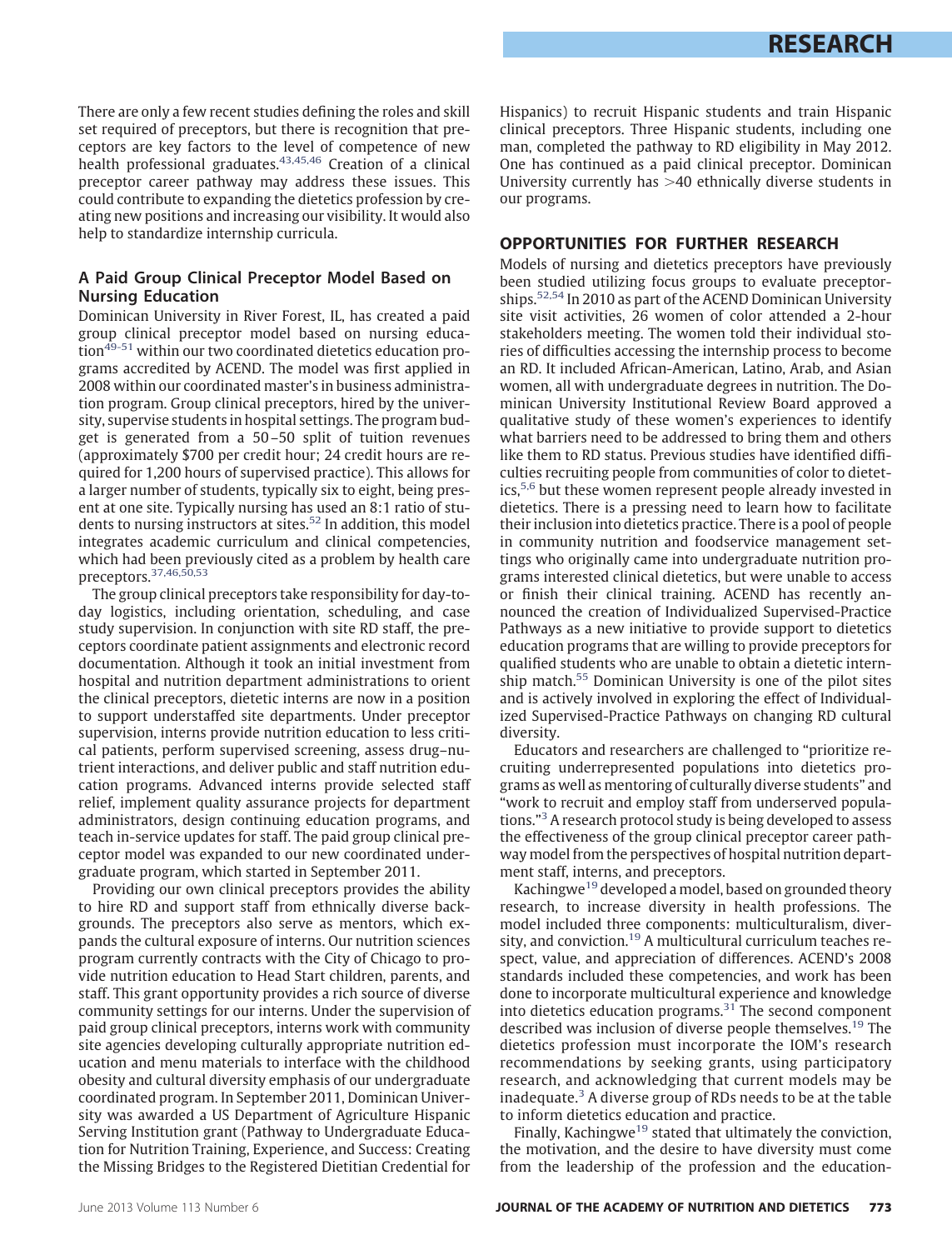# **RESEARCH**

based leaders within the profession.<sup>[19](#page-3-25)</sup> The Academy states, "The pipeline for ensuring the training of minority students rests largely within academia and, therefore, providers of dietetics education play a crucial part in providing training and opportunities for cultural awareness that ultimately reduce health disparities.["3](#page-3-2) Creating the paid group clinical preceptor model as an innovative career pathway may help increase dietetics internship training sites as well as address ethnic diversity in dietetics. This career pathway model can create a win–win situation by potentially expanding student cultural exposure and opportunities, public access, and RD career positions to the underrepresented.

#### <span id="page-3-0"></span>**References**

- 1. Equal treatment: Confronting racial and ethnic disparities in health care, 2002. [http://www.iom.edu/reports/2002/Unequal-Treatment-](http://www.iom.edu/reports/2002/Unequal-Treatment-Confronting-Racial-and-Ethnic=Disparities-in-Health-Care.aspx)Confronting-Racial-and-Ethnic=[Disparities-in-Health-Care.aspx.](http://www.iom.edu/reports/2002/Unequal-Treatment-Confronting-Racial-and-Ethnic=Disparities-in-Health-Care.aspx) cessed March 21, 2012.
- <span id="page-3-2"></span><span id="page-3-1"></span>2. 2007 chartbook on trends in health of Americans. [http://www.](http://www.cdc.gov/nchs/data/hus/hus07.pdf) [cdc.gov/nchs/data/hus/hus07.pdf.](http://www.cdc.gov/nchs/data/hus/hus07.pdf) Accessed December 15, 2012.
- Johnson-Askew WL, Gordon L, Sockalingam S. Practice paper of the American Dietetic Association: Addressing racial and ethnic health disparities. *J Am Diet Assoc*. 2011;111(3):446-456.
- <span id="page-3-4"></span><span id="page-3-3"></span>Bryk J, Soto T. Report on the 1997 membership database of the American Dietetic Association. *J Am Diet Assoc*. 1999;99(1):102-107.
- <span id="page-3-5"></span>5. Greenwald H, Davis R. Minority recruitment and retention in dietetics: Issues and interventions. *J Am Diet Assoc*. 2000;100(8):961-966.
- <span id="page-3-11"></span>6. Rogers D. Report on the Academy's 2012 Needs Satisfaction Survey. *J Acad Nutr Diet*. 2013;113(1):146-152.
- Suarez V, Shanklin CW. Minority interns' experiences during their dietetic education and their recommendations for increasing diversity in dietetics: Findings from structured interviews. *J Am Diet Assoc*. 2002;102(11):1674-1677.
- 8. Felton T, Nickols-Richardson S, Errano S, Hosig K. African-American students' perceptions of their majors, future professions and the dietetics major and profession; a qualitative analysis. *J Am Diet Assoc*. 2008;108(7):1192-1197.
- Bryk JA, Soto TK. Report on the 1999 membership database of the American Dietetic Association. *J Am Diet Assoc*. 2001;101(8):947-953.
- <span id="page-3-6"></span>10. Commission on Accreditation for Dietetics Education current report— 2009 program year [http://www.eatright.org/CADE\\_AnnualReport2009.](http://www.eatright.org/CADE_AnnualReport2009.pdf) [pdf.](http://www.eatright.org/CADE_AnnualReport2009.pdf) Accessed March 21, 2012.
- <span id="page-3-7"></span>11. Commission on Accreditation for Dietetics Education. CADE connection— On-line update July 2011. [http://www.eatright.org/CADE\\_Connection\\_](http://www.eatright.org/CADE_Connection_July_2011.pdf) [July\\_2011.pdf.](http://www.eatright.org/CADE_Connection_July_2011.pdf) Accessed July 10, 2011.
- <span id="page-3-8"></span>12. Fitz PA, Mitchell BE. Building our future: A summary of the ADA diversity mentoring project. *J Am Diet Assoc*. 2002;102(7):1001-1007.
- 13. Escott-Stump S, Jarratt, J, Mahaffie M. Key trends affecting the dietetics profession and the American Dietetic Association. *J Am Diet Assoc*. 2002;102(12 suppl):S1821-S1839.
- 14. White JV, Bronner Y. From catsup to salsa: A revised vision of multiculturalism *J Am Diet Assoc*. 2001;101(4):396.
- 15. Jarrratt J, Mahaffie M. The profession of dietetics at a critical juncture: A report on the 2006 environmental scan for the American Dietetic Association. *J Am Diet Assoc*. 2007;107(7 suppl):S39-S57.
- <span id="page-3-9"></span>16. Rodriguez JL. Courage of the over- and under-represented. *J Am Diet Assoc*. 2010;110(12):1793.
- <span id="page-3-10"></span>17. US Census data. [http://www.2010.census.gov/2010census/data.](http://www.2010.census.gov/2010census/data) Accessed March 21, 2012.
- <span id="page-3-25"></span>18. White JH. *Hearing the Voices: African American Nutrition Educators*. [doctoral dissertation]. DeKalb, IL: Northern Illinois University; 2008.
- 19. Kachingwe A. *Interculturalization and the Education of Professionals*. [thesis]. Dekalb, IL: Northern Illinois University; 2000.
- 20. Souvanhadi M, Newborn J. Program promotes diversity, increases interdisciplinary skills. *J Am Diet Assoc*. 2004;104(7):1058-1059.
- 21. Price G. *Building Our Future. Mentor Program Toolkit*. Chicago, IL: American Dietetic Association; 2001.
- **774 JOURNAL OF THE ACADEMY OF NUTRITION AND DIETETICS Statement Contract and Security Contract Property** June 2013 Volume 113 Number 6
- <span id="page-3-12"></span>22. Baldonado AA. Transcending the barriers of cultural diversity in health care. *J Cult Divers*. 1996;3(1):20-22.
- 23. Cole S, Stutte L. Diversity in nursing: A challenge for the profession. *J Cult Divers*. 1998;5(2):53-57.
- 24. Cooper-Patrick L, Gallo Gonzales J. Race, gender, and partnership in the patient–physician relationship. *JAMA*. 1999;282(6):583- 589.
- 25. Corkery E, Palmer C, Foley ME, Schechter CB, Frisher L, Roman SH. Effect of a bicultural community health worker on completion of diabetes education in a Hispanic population. *Diabetes Care*. 1997;20(3): 254-257.
- 26. Culica D, Walton JW, Harker K, Prezio EA. Effectiveness of a community health worker as sole diabetes educator: Comparison of code with similar culturally appropriate interventions. *J Health Care Poor Underserv*. 2008;19(4):1076-1095.
- 27. Lujan J. The effectiveness of a promotoras-led intervention for Mexican Americans with type 2 diabetes. *South Online J Nurs Res*. 2008; 8(1):1-2.
- 28. Perez-Escamilla R, Hromi-Fiedler A, Vega-Lopez S, Bermudez-Millan A, Segura-Perez S. Impact of peer nutrition education on dietary behaviors and health outcomes among Latinos: A systematic literature review. *J Nutr Educ Behav*. 2008;40(4):208-225.
- 29. Williams JH, Auslander WF, De Groot M, Robinson AD, Houston C, Haire-Joshu D. Cultural relevancy of a diabetes prevention nutrition program for African American women. *Health Promot Pract*. 2006; 7(1):56-67.
- <span id="page-3-13"></span>Stein K. Navigating cultural competency: In preparation for an expected standard in 2010. *J Am Diet Assoc*. 2009;109(10):1676- 1688.
- <span id="page-3-14"></span>31. Academy of Nutrition and Dietetics, Accreditation Council for Education in Nutrition and Dietetics. Eligibility requirements and accreditation standards for US and international coordinated programs in dietetics (CP & ICP). Revised August 2009. [http://www.eatright.org/](http://www.eatright.org/ACEND/content.aspx?id=57) [ACEND/content.aspx?id](http://www.eatright.org/ACEND/content.aspx?id=57)=57. Accessed December 15, 2012.
- 32. Accreditation Council for Education in Nutrition and Dietetics. *Accreditation Standards for Dietetic Education Programs Leading to the RD Credential*. Chicago, IL; 2012.
- <span id="page-3-15"></span>33. Academy of Nutrition and Dietetics. The Academy's strategic plan. [http://](http://www.eatright.org/About/content.aspx?id=8255%26terms=strategic+plan) [www.eatright.org/About/content.aspx?id](http://www.eatright.org/About/content.aspx?id=8255%26terms=strategic+plan)=8255&terms=strategic+ [plan.](http://www.eatright.org/About/content.aspx?id=8255%26terms=strategic+plan) Accessed December 15, 2012.
- <span id="page-3-16"></span>34. Blaney-Koen L. Become a preceptor and get back while you give. *ADA Times*. 2010:7(3):18-19.
- 35. Wilson AL. Creating our competition: Why the dietetics internship shortage is as important to your future as it is to the practitioners of tomorrow. *ADA Times*. 2010:7(3):12-15.
- <span id="page-3-24"></span><span id="page-3-17"></span>36. Conklin MT, Simko M. Direct economic benefits associated with dietetic internships. *J Am Diet Assoc*. 1994;94(2):174-178.
- 37. Gilbride J, Conklin MT. Benefits of training dietetics students in preprofessional practice programs: A comparison with dietetic internships. *J Am Diet Assoc*. 1996;96(8):758-763.
- 38. Marincic P, Frankfort M. Supervised practice preceptors' perceptions of rewards, benefits, support, and commitment to the preceptor role. *J Am Diet Assoc*. 2002;102(4):543-545.
- <span id="page-3-18"></span>39. Jay A, Hoffman C. Benefits associated with serving as a preceptor for dietetic interns. *J Am Diet Assoc*. 2000;100(10):1195-1197.
- 40. Preceptor recruiting drive: Meeting the national need for qualified RDs and DTRs: Open discussion[.http://fnce.eatright.org/fnce/SessionDetails.](http://fnce.eatright.org/fnce/SessionDetails.aspx?SessionID=348) [aspx?SessionID](http://fnce.eatright.org/fnce/SessionDetails.aspx?SessionID=348)=348. Accessed October 10, 2010.
- <span id="page-3-20"></span><span id="page-3-19"></span>41. Witte S. Innovating dietetics education. *J Am Diet Assoc*. 2000;100(2): 190.
- <span id="page-3-21"></span>42. Ochs M, McKnight P. Preliminary report of the State Issues Task Force: Trends affecting the dietetics profession. *J Am Diet Assoc*. 2003; 103(11):1595-1596.
- <span id="page-3-22"></span>43. Bodman E, Weintraub J. Essential to the profession's future: Clinical preceptors. *Adv Nurse Pract*. 2000;8(1):58-62.
- <span id="page-3-23"></span>44. Final Approved Phase 2 Future Practice & Educational Task Force recommendations. May 30, 2008. [http://www.eatright.org/Members/](http://www.eatright.org/Members/content.aspx?id=8347) [content.aspx?id](http://www.eatright.org/Members/content.aspx?id=8347)=8347. Accessed October 16, 2010.
- 45. Wilson M. Dietetic preceptors perceive their role to include a variety of elements. *J Am Diet Assoc*. 2002;102(7):968-974.